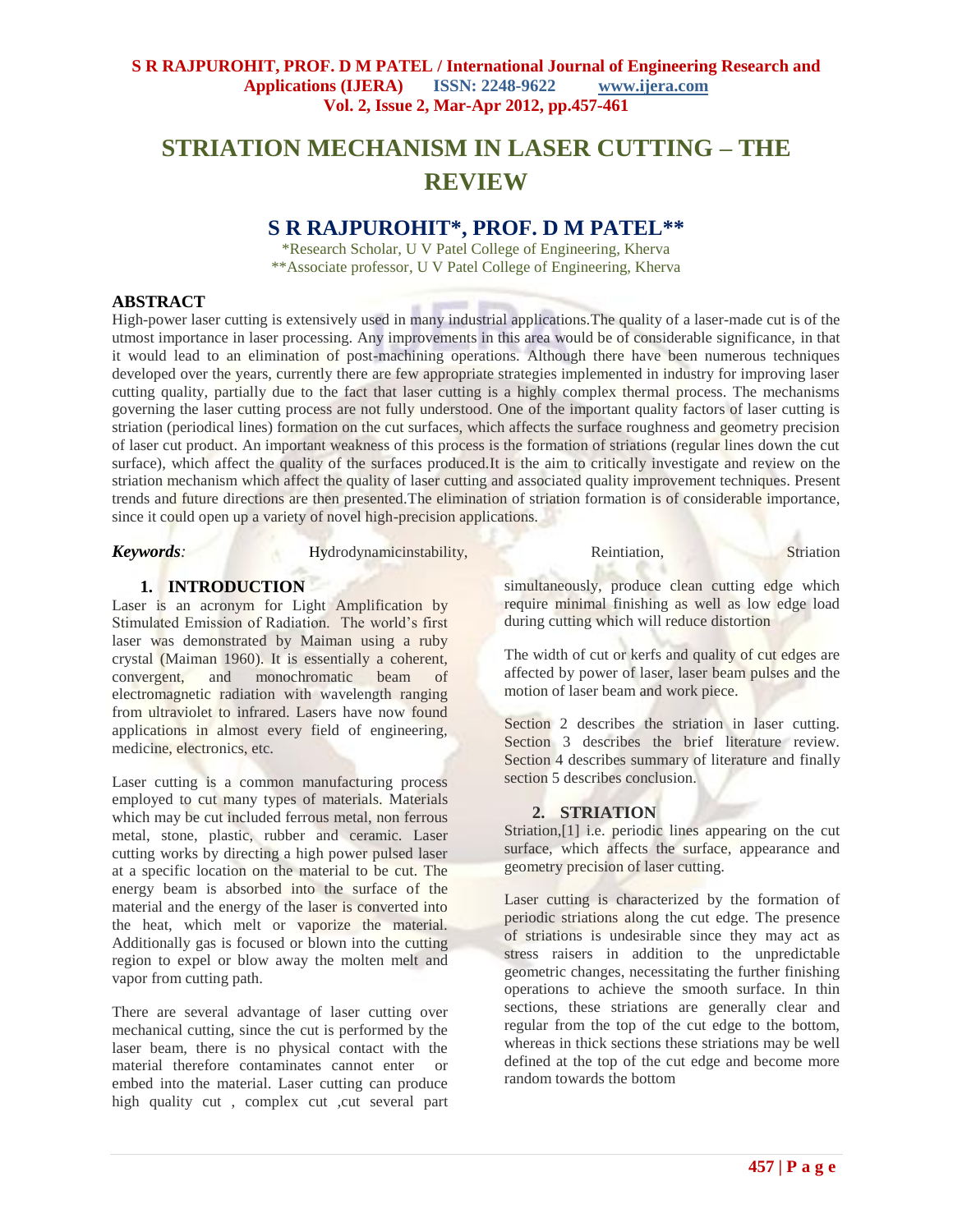Despite extensive research efforts directed to address this phenomenon, the mechanism of striation formation is still not completely understood. Several explanations have been put forward for the formation of periodic striations.

The two possible explanations for the formation of striations have been offered based on the pulsation in the molten layer and the side burning phenomenon. The first explanation for the formation of periodic striations is based on the fluctuations and oscillations of the liquid layer caused by instabilities associated with the dynamic nature of laser cutting. These fluctuations of the liquid layer induce perturbations on the cutting edges due to the movement of the liquid layer with the cutting front. The perturbed liquid layer subsequently solidifies into characteristic striation pattern. However, the most widely accepted mechanism for the striation formation is based on the side-burning effects associated with the laser cutting of mild steel. The schematic of mechanism of striation formation by side burning is shown in Fig 1.



#### **Fig:1 Schematic mechanism of formation of striations during laser cutting**

**1. Ignition:** The focused beam of laser in combination with the coaxial oxygen jet locally heats and subsequently oxidizes the edge of the steel, thus establishing a burning front.

**2. Burning:** Once the burning is initiated, the burning front receives energy from the oxidation reaction and also from the laser irradiation. This enhanced energy causes the burning front to move faster than the laser beam. This causes the burning front to be ahead of the center of laser beam in cutting direction. The burning front which propagates radially away from the center of the laser beam stops just outside the beam.

**3. Extinction:** The burning front eventually extinguishes after the laser beam is lagged behind the burning front thus creating a single striation.

**4. Reintiation:** As the laser beam moves forward in cutting direction, the re-ignition of the cutting front takes place which again goes through a cycle of burning and extinction. The repeated burning cycles as the cutting progresses results in the characteristic striation pattern on the cut edge.

Thus, the cyclic side burning theory suggests that at the cutting speed less than the speed of the reaction front caused by oxidation, sideways burning occur resulting in periodic striations. Excellent analysis of the striation generations by cyclic oxidation reaction of steels have been given based on dynamics of lasercutting process.

Based on the theoretical and experimental investigation into understanding of striation formation mechanism and characteristic several efforts on elimination striation in laser cutting were attempted over last few years but yet nobody completely understood the mechanism of striation and could not eliminate it completely

# **3. LITERATURE SURVEY**

**Kai Chen** and **Y. Lawrence Yao** [2] discussed the mechanism of melt ejection and striation formation. Striation formation is depended on the oscillatory characteristics of thin melt film on the cutting front during melt ejection. Cutting speed determine that liquid film will rapture or generate waves on cutting front. They molded a theoretical model based on instability theory of thin liquid film in a high velocity gas jet and the diffusion controlled oxidation theory. From that they conclude that striation is due to the unstable characteristics of the melt ejection combined with the oxidation oscillation. A cyclic pattern is formed on the cut edge by film rapture results in a sudden increase of the melt removal and thus higher oxidation and melting.

**Kai Chen, Y. Lawrence Yao** and **Vijay Modi** [3] has studied Gas jet has a dynamic effect on the laser cutting quality. Laser cutting efficiency and cut quality are strongly affected by gas pressure and nozzle standoff jet impinging on a work piece. The two improvement forces exerted by the gas jet for melt ejection namely shear force and pressure gradient show the same trend as that of mass flow rate with varying gas pressure and standoff distance. Laser cutting of mild steel under the corresponding condition was performed and the cut quality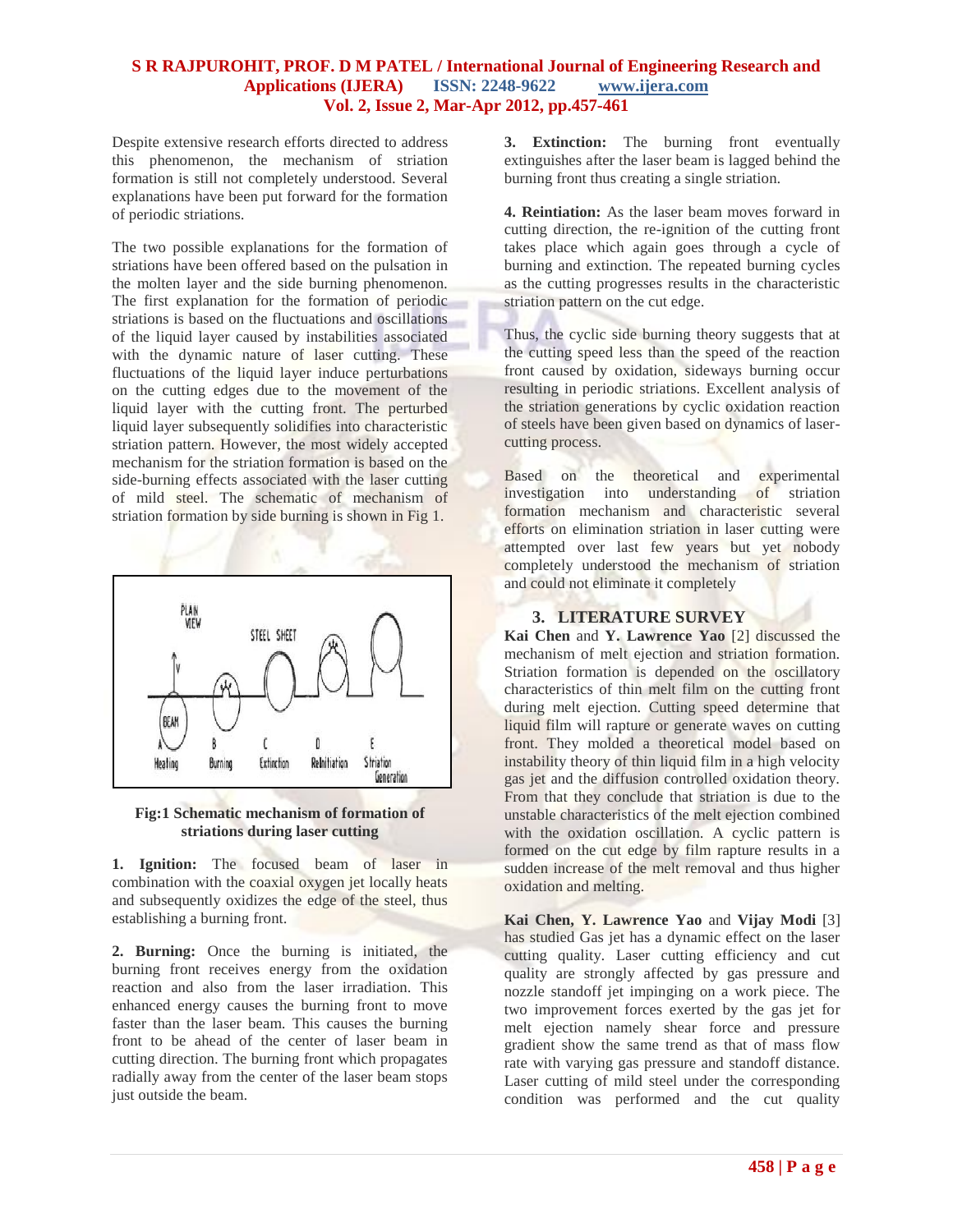characterized and recast layer thickness was analyzed by them. They found that removal capability of gas jet in terms of shear stress and pressure gradient is affected by the shock structure of the impinging jet interacting with the work piece. Their experiment produced of cut quality characteristics such as roughness, dross attachment, and recast layer thickness confirms their association with the shock structure and gas removal capability predicted.

**N.Rajaram, J.Sheikh-Ahmed** and **S.H.Cheraghi** [4]had carried outan experiment on 4130 steel cutting by  $CO<sub>2</sub>$  laser with the combined effect of power and feed rate on kerf width, surface roughness, striation frequency, and heat affected zone (HAZ). They found power had major effect on the kerf width, while feed rate played a minor role. At low power levels increasing feed rate leds to a slight decrease in kerf width and slight decrease in HAZ. At higher power level, increasing feed rate to a greater decrease in kerf width a slightly increase in HAZ Feed rate has a major effect on surface roughness and striation frequency. Increasing feed rate generally led to increasing surface roughness and striation frequency. An optimum feed rate for which surface roughness is minimum could be identified.

**K. Abdel Ghany** and **M. Newishy** [5] evaluate the optimum laser condition for 1.2 mm austenitic stainless steel by pulsed and CW Nd: YAG laser and oxygen/nitrogen as assisting gases. Laser cut quality depends on the laser power, pulse frequency, cutting speed and focus position. Comparing with oxygen, nitrogen produced brighter and smoother surface with smaller kerf increasing the frequency and cutting speed decrease the kerf width and the roughness of cut surface, while increasing the power and gas pressure increased the kerf width and roughness. Best cut quality was found at CW mode at speed from 6 to 8 m/min. Then pulse mode at low speed was 1 to 2 m/min.

**CihanKaratas, Omer Keles, Ibrahim Uslan** and Yusuf Usta [6] conducted an experiment of co2 laser cutting of steel sheet and influence of beam waist position relative to the work piece surface and work piece thickness on the striation formation is examined with SEM and Optical Microscopy. They also molded a kerf width by using a lump parameter analysis. During experimental process they found that beam waist position influence significantly the kerf width is obtained when focus setting becomes similar to the nominal focus length of the focusing lens particularly for thin work piece. For thick plate, the kerf width becomes minimum when the beam waist

position moves into the work piece. The kerf width experimental details provided with theoretical lump parameter analysis. They can't found specific pattern for striation expect the striation width and depth increase with increasing work piece thickness. They found due to non uniform flow of molten, thermal stress are induced and local cracking in re solidification material.

**Lin LI, M. Sobih** and **P.L.Crouse** [7] had done a practical for striation free laser cutting EN43 M S sheet of 2 mm thickness with 1 KW fiber laser. As well as they proposed a theoretical model to predict the critical/intermediate speed for striation free cutting. They conclude that striation free cutting of thin M S plate is possible at critical speed with specific operation condition which similar to that theoretical model they developed. They also observed that striation is reappearing and roughness is increased at the higher speed than critical speed.

**L. M. Wee, P.L. Crouse** and **L Li**[8] investigated the effects of the interaction time, irradiance and assistance gas pressure on the output striation angle, striation wave length and the distance of clearly defined striation on alumina subtract. They found that striation is most affected by interaction time, with assisting gas pressure having a secondary effect and irradiance playing a minor role. Interaction time has the major effect on the striation angle, while the assist gas pressure has a secondary effect and irradiance plays a minor role. Increasing the interaction time and assist gas pressure generally leads to a vertical cutting front. Interaction time and irradiance are the significant factors in striation wavelength and upper distance values. Decreasing irradiance and cutting speed generally leads to a decrease of striation wavelength and upper distance.

**Koji Hirano** and **Remy Fabbro** [9] investigate striation generation mechanism in inert gas laser cutting of steel by observation of hydrodynamics of melt layer on the kerf front. Melt flows in the regions of kerf side and kerf front exhibit instability in different velocity ranges. They observed melt dynamics exhibited instability depends upon the cutting velocity. In lowest velocity ranges (v<2m/min) the melt flow in the both the central and side region of the kerf front are instable. In intermediate velocity range (2m/min<v<6m/min) the central flow becomes stable, while the side region remains unstable. The unstable region becomes more restricted to the side with increase of v, until whole the region becomes stable at  $v=6m/min$ . The co existence of the stable and unstable flows in the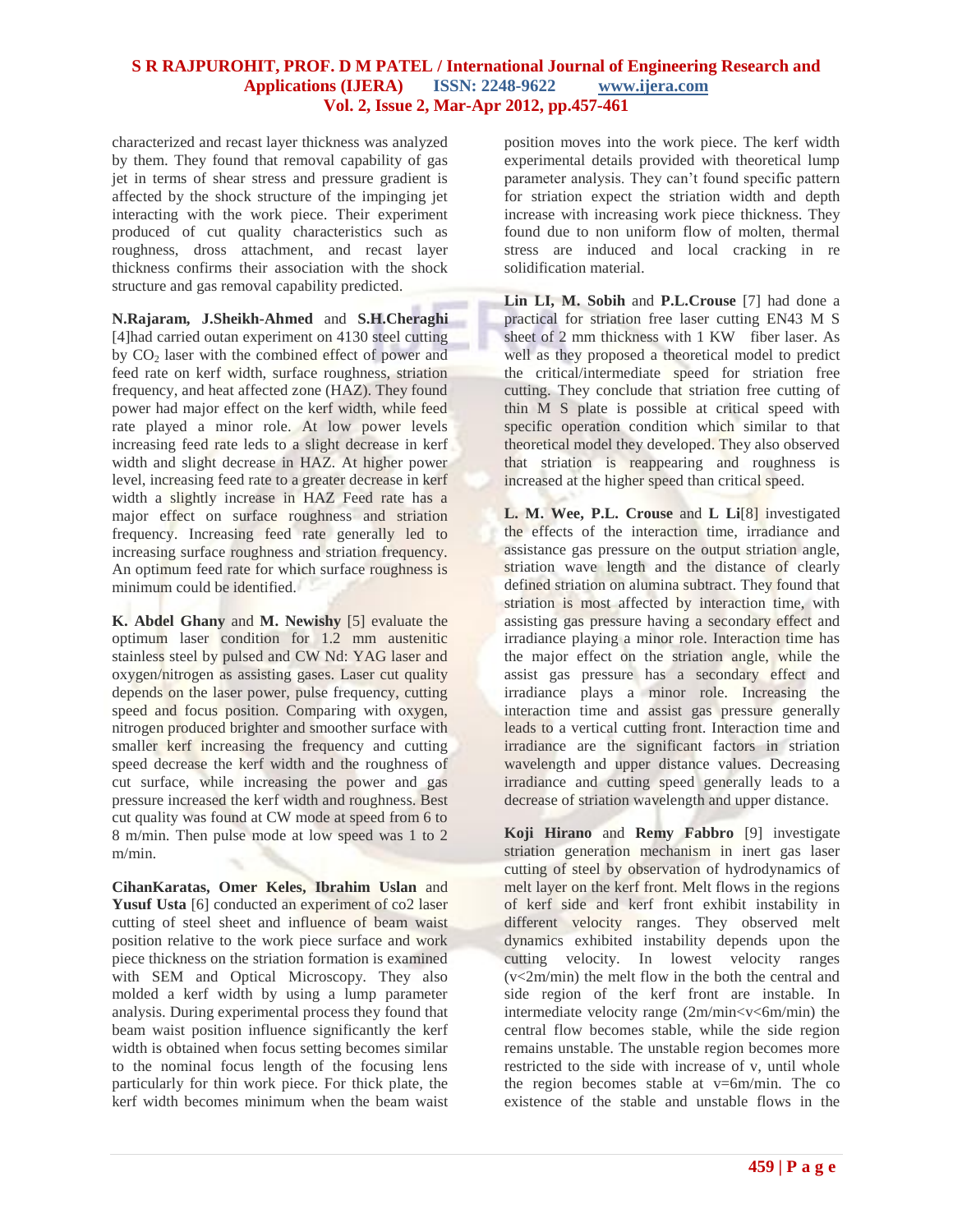intermediate range was firstly revealed by this study this is practically important in consideration the mechanism of striation generation, which originated from the instability of the side flow. The observed instability can be explained by a combination of thermal instability of melting process and hydro dynamical instabilities due to surface tension.

**Yinzhou Yan, Lin Li, KursadSezer, David Whitehead, LingfeiJi, Young Bao,** and **Yijan Jiang**<sup>[10]</sup> evaluate the effect of gas type, gas pressure, nozzle standoff distance, average laser power, cutting speed and pulse repetition rate on striation characteristics on 1 mm thickness alumina sheet with 400W nano second pulsed DPSS nd: yag laser. The power nozzle standoff distance with a low gas pressure guarantees a smooth and stable gas flow within cut kerf, in order to prevent the potential striation formation caused by the melt oscillation and droplets periodical re-deposition. Cutting speed should be carefully chosen which must be matched with the average laser power and pulse and repetition rate to keep a vaporization driven and continuous cut process one problem remaining to be solved is dross formation. This problem is associated with the current laser cutting system and parameter used. Further investigation is necessary to avoid dross formation while achieving striation free cuts.

Cut quality is affected by laser power, cutting speed, assisting gas pressure, nozzle diameter and focuses point position as well as work piece material. **H.A. Eltawani, M. Hagino, K. Y. Benyounis, T. Inoue** and **A.G. Olabi**[11] focused on cut quality upper kerf, lower kerf and ratio between them and roughness. The upper kerf width increase as power, gas pressure and nozzle diameter increase and it decrease as cutting speed and focal position increase. Cutting speed is the main factor affecting the upper kerf Laser power, gas pressure, and focal position have positive effect on lower kerf width, while cutting speed has negative effect. Ratio increase as the laser power, gas pressure and nozzle diameter and it decrease as cutting speed and focal position increases. Roughness value increases as the cutting speed increases and it decreases as the other parameter increases nozzle diameter has no significant effect on roughness.

# **3. SUMMARY**

Striationis one of the major problemsin laser cutting. Despite extensive research efforts directed to address this phenomenon, the mechanism of striation formation is still not completely understood. Several explanations have been put forward for the formation

of periodic striation and lots of research works were done to eliminate the striation but no one completely succeed.Striation reduces the quality of the cutting and creates inappropriate geometrical shape. Minimization in striation improves the cut quality and reduces post machining process. Striation is directly proportional to the surface roughness so by decreasing surface roughness can reduce the striation. In thinner material striation can be controlled but with increasing thickness of material,striation can't be controlled or minimized yet.

# **5. CONCLUSION**

Control of striation can be achieved by stable melt flow from cutting front as well as intermediate cutting speed for a smooth cutting edgeby optimization of the various process parameters like laser power, cutting speed and gas pressure which are major conflict the quality of cutting. From the literature review compare to above all mentioned parameter cutting speed is primary parameter for striation. Elimination of Striationcan be achieved with intermediate range of cutting speed, while beside this range striation is observed.Laser power controls the kerf width such as high laser power produces wider kerf width and vice versa. By optimizing gas pressure,it stabilizeshydrodynamic behavior of molten metal which easily expel the molten metal from the cutting front and reduce the striation.

#### **REFERANCE**

- [1] NarendraB. Dahotre, SandipP. Harimkar, Laser fabrication and machining of materials(springer science,2008)
- [2] Kai Chen, Y. Lawrence Yao, "Striation formation and melt removal in the laser cutting process." Journal of manufacturing process, Vol.1/No.1 (1999)
- [3] Kai Chen, Y. Lawrence Yao, Vijay Modi."Gas dynamic effects on laser cut quality". Journal of Manufacturing Process, Vol. 3/No. 1 (2001)
- [4] N.Rajaram, J.Sheikh-Ahmad, S.H.Cheraghi "Co<sub>2</sub> laser cut quality of  $4130$  steel". International Journal of Machine Tools & Manufacture 43(2003) 351-358
- [5] K. Abdel Ghany, M. Newishy "Cutting of 1.2 mm thick austenitic stainless steel sheet using pulsed and CW Nd:YAG laser" Journal of Materials Processing Technology 168(2005) 438-447